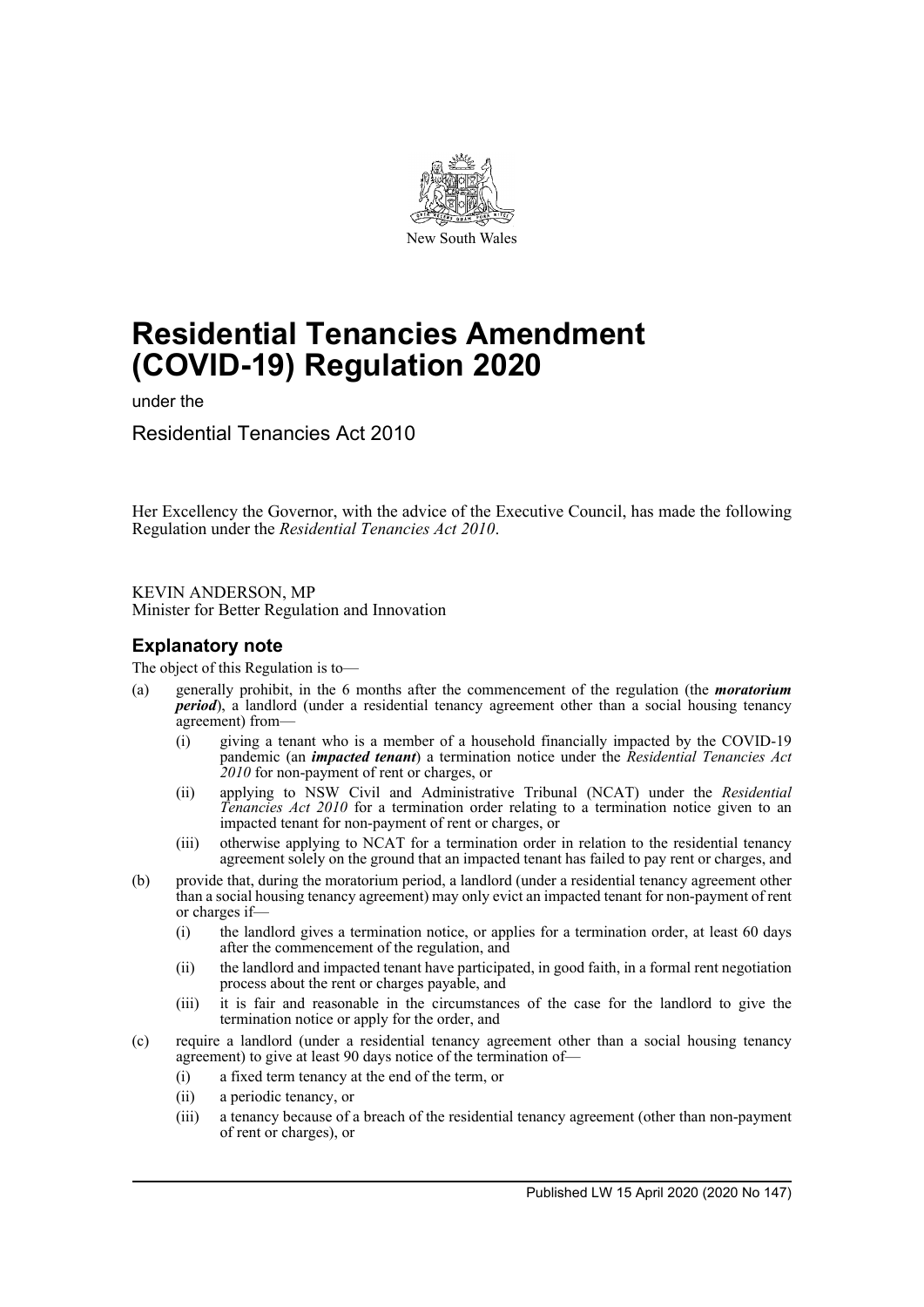(iv) a tenancy of 20 years or more, and

- (d) prohibit a landlord (under a residential tenancy agreement other than a social housing tenancy agreement) from listing an impacted tenant on a residential tenancy database for the non-payment of rent or charges, and
- (e) prescribe, during the moratorium period, the minimum period of written notice the proprietor of a boarding house must give a resident financially impacted by the COVID-19 pandemic (an *impacted resident*) of an eviction based solely on the non-payment of fees (including occupancy fees or rent) or fees for services as follows—
	- (i) if the proprietor and impacted resident have participated in negotiations about the fees but were not able to reach agreement because the impacted resident did not participate in good faith—60 days, or
	- (ii) otherwise—6 months, and
- (f) prescribe, during the moratorium period, that the proprietor of a boarding house must give a resident 90 days written notice of eviction, unless the eviction is based on—
	- (i) the resident causing or permitting serious damage to the premises or other residents' property, or
	- (ii) the resident using the premises for illegal purposes, or
	- (iii) the resident threatening, abusing, intimidating or harassing other residents, or
	- (iv) the non-payment of fees (including occupancy fees or rent) or fees for services, unless the resident is an impacted resident.

This Regulation is made under the *Residential Tenancies Act 2010*, including sections 224 (the general regulation-making power) and 229(1)(a), (b) and (c).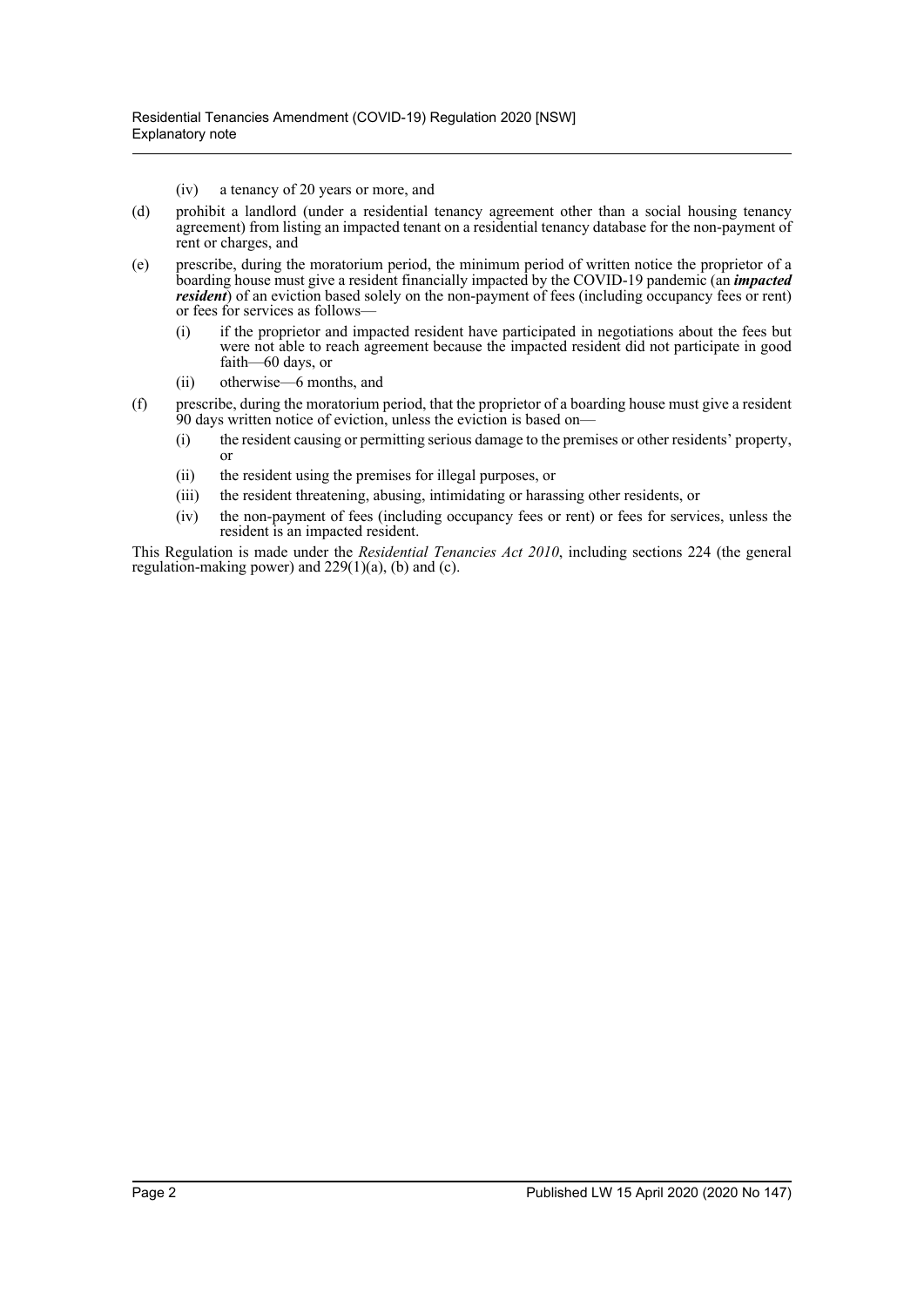# **Residential Tenancies Amendment (COVID-19) Regulation 2020**

under the

Residential Tenancies Act 2010

# **1 Name of Regulation**

This Regulation is the *Residential Tenancies Amendment (COVID-19) Regulation 2020*.

### **2 Commencement**

This Regulation commences on the day on which it is published on the NSW legislation website.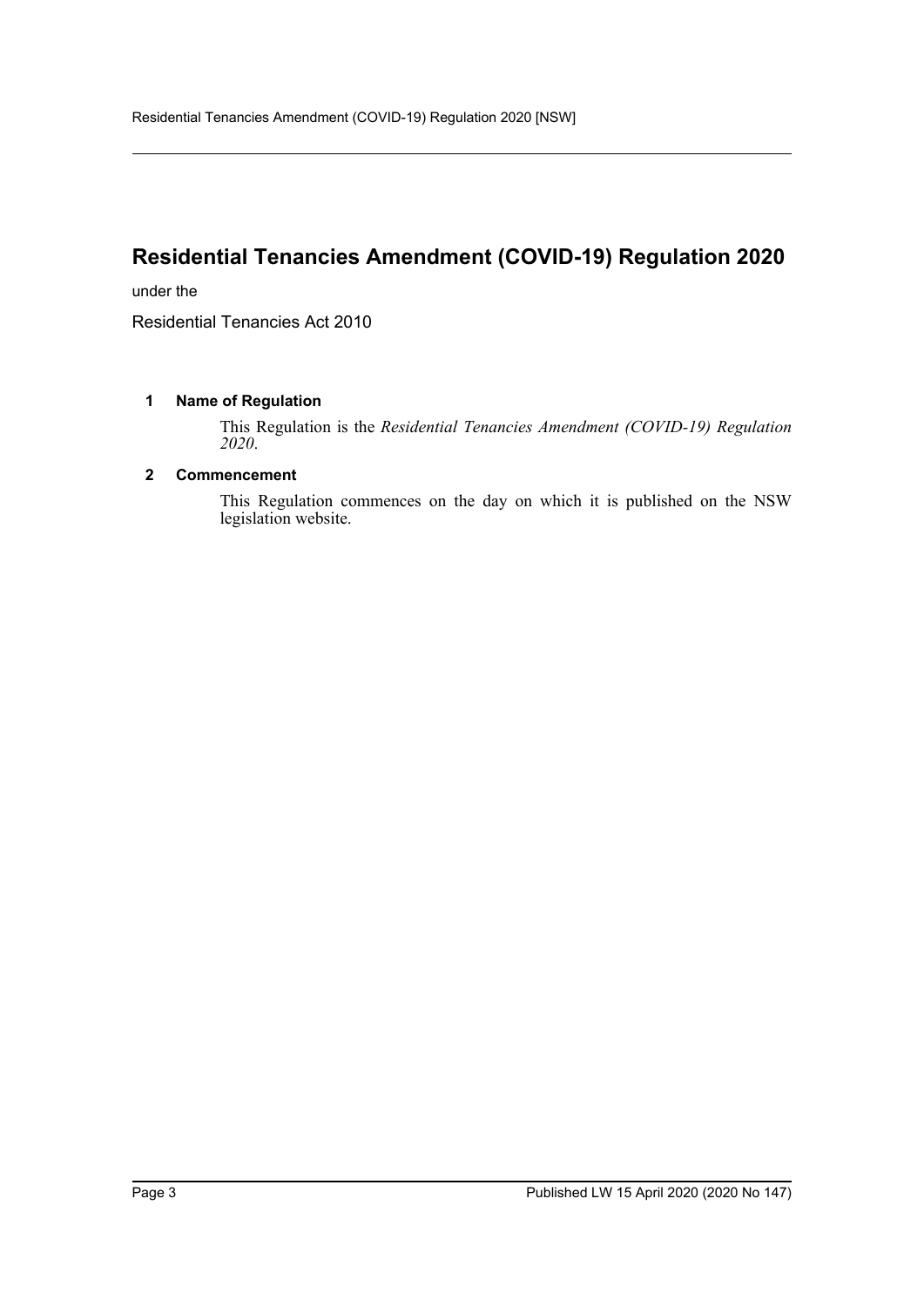# **Schedule 1 Amendment of Residential Tenancies Regulation 2019**

## **Part 6A**

Insert after Part 6—

# **Part 6A Response to COVID-19 pandemic**

# **41A Definitions**

In this Part—

*formal rent negotiation process* means a dispute resolution process between a landlord and an impacted tenant, facilitated by NSW Fair Trading, to negotiate the rent payable under a residential tenancy agreement having regard to the specific circumstances of the landlord and the impacted tenant.

*household* means any tenants or other persons living together in the same residential premises.

*impacted tenant* means a tenant who is a member of a household impacted by the COVID-19 pandemic.

*landlord* does not include a landlord who is a social housing provider.

*moratorium period* means the period ending at the end of the day that is 6 months after the day on which this Part commences.

*rent-paying member* of a household means any member of the household who regularly contributes towards the rent payable under a residential tenancy agreement for the residential premises in which the household resides.

*residential tenancy agreement* does not include a social housing tenancy agreement.

*tenant* does not include a tenant under a social housing tenancy agreement.

#### **41B When a household is impacted by the COVID-19 pandemic**

- (1) For the purposes of this Part, a household is impacted by the COVID-19 pandemic if—
	- (a) any 1 or more rent-paying members of the household have—
		- (i) lost employment or income as a result of the impact of the COVID-19 pandemic, or
		- (ii) had a reduction in work hours or income as a result of the impact of the COVID-19 pandemic, or
		- (iii) had to stop working, or materially reduce the member's work hours, because of—
			- (A) the member's illness with COVID-19, or
			- (B) another member of the household's illness with COVID-19, or
			- (C) the member's carer responsibilities for a family member ill with COVID-19, and
	- (b) as a result of any of the matters stated in paragraph (a), the weekly household income for the household has been reduced by at least 25% compared to the weekly household income for the household before the occurrence of any of the matters.
- (2) In this clause—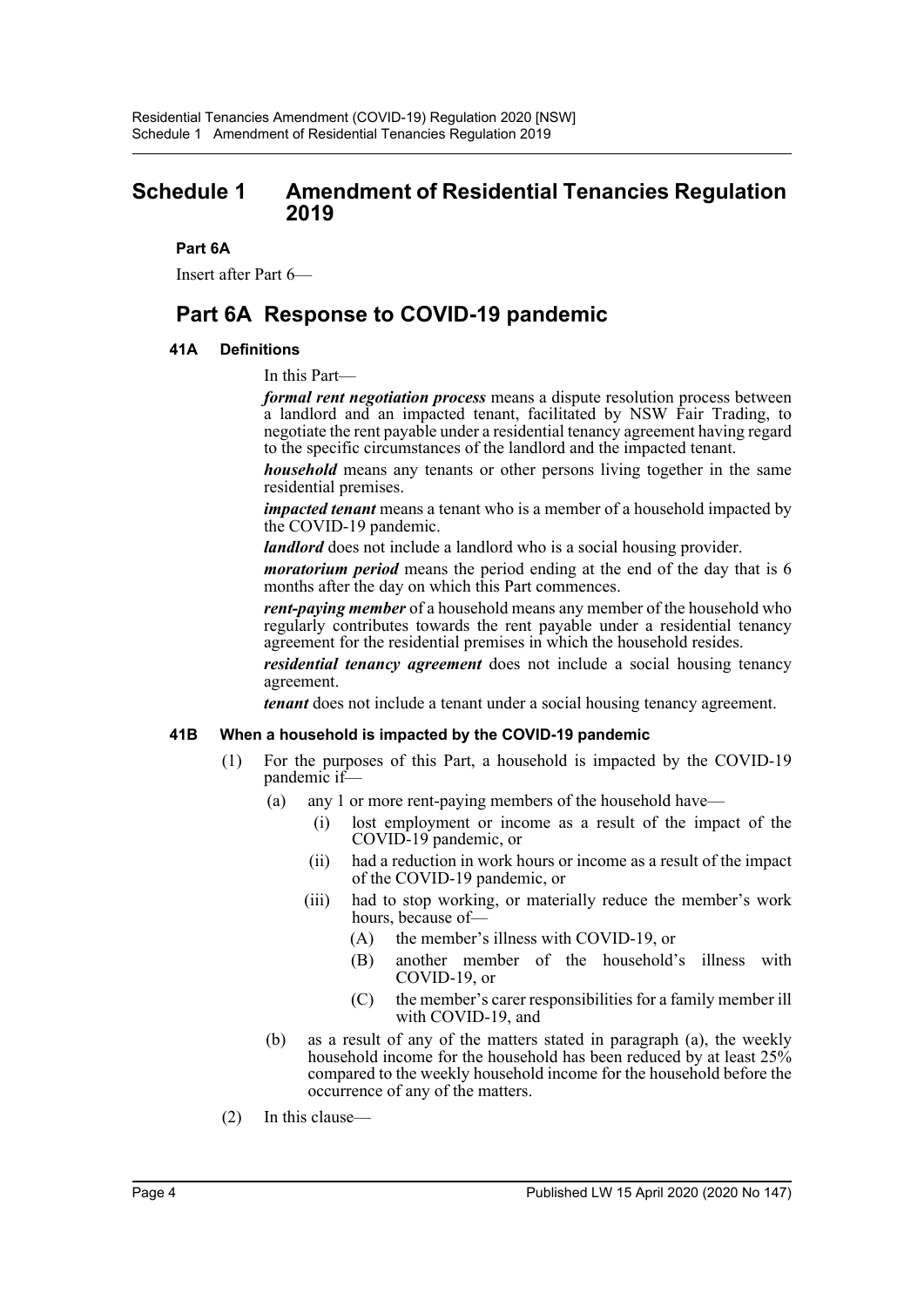*weekly household income* means the total of the weekly income, including any government payments, received by each rent-paying member of the household.

#### **41C Prohibition on landlords terminating agreements or recovering possession during moratorium period**

- (1) For the purposes of section 229(1) of the Act, a landlord is prohibited from doing any of the following during the moratorium period—
	- (a) giving an impacted tenant a termination notice under section 87 of the Act on the ground specified in section 88 of the Act,
	- (b) applying to the Tribunal for an order under section 83(2) of the Act relating to a termination notice given under section 87 of the Act on the ground specified in section 88 of the Act to an impacted tenant,
	- (c) otherwise applying to the Tribunal for a termination order in relation to a residential tenancy agreement on the ground specified in section 88 of the Act if the tenant under the agreement is an impacted tenant.

**Note—** Section 88 of the Act relates to a termination notice given by a landlord on the ground of a breach of the residential tenancy agreement arising solely from a failure to pay rent, water usage charges or utility charges payable by the tenant.

- (2) However, a landlord may give a termination notice or apply for an order that the landlord is otherwise prohibited from giving or applying for under subclause (1) if—
	- (a) the termination notice is given, or the application is made, at least 60 days after the commencement of this Part, and
	- (b) the landlord has participated, in good faith, in a formal rent negotiation process with the impacted tenant, and
	- (c) it is fair and reasonable in the circumstances of the case for the landlord to give the termination notice or apply for the order.
- (3) For the purposes of section 111(2) of the Act, a termination notice that is not given in accordance with this clause is taken not to have been given in accordance with Part 5 of the Act.
- (4) In dealing with an application by a landlord or an impacted tenant relating to a termination notice or a termination order, the Tribunal may, for the purposes of satisfying itself of the matters specified in subclause (2)(b) and (c), have regard to the following—
	- (a) any advice provided by NSW Fair Trading relating to the participation of the landlord or impacted tenant in the formal rent negotiation process, including whether the landlord or impacted tenant refused, or refused to make, a reasonable offer about rent,
	- (b) whether the impacted tenant has continued to make any payments towards the rent,
	- (c) the nature of any financial hardship experienced by the landlord or impacted tenant, including the general financial position of each party,
	- (d) the availability and affordability of reasonable alternative accommodation for the impacted tenant,
	- (e) any special vulnerability of the impacted tenant,
	- (f) the public health objectives of—
		- (i) ensuring citizens remain in their homes, and
		- (ii) preventing all avoidable movement of persons.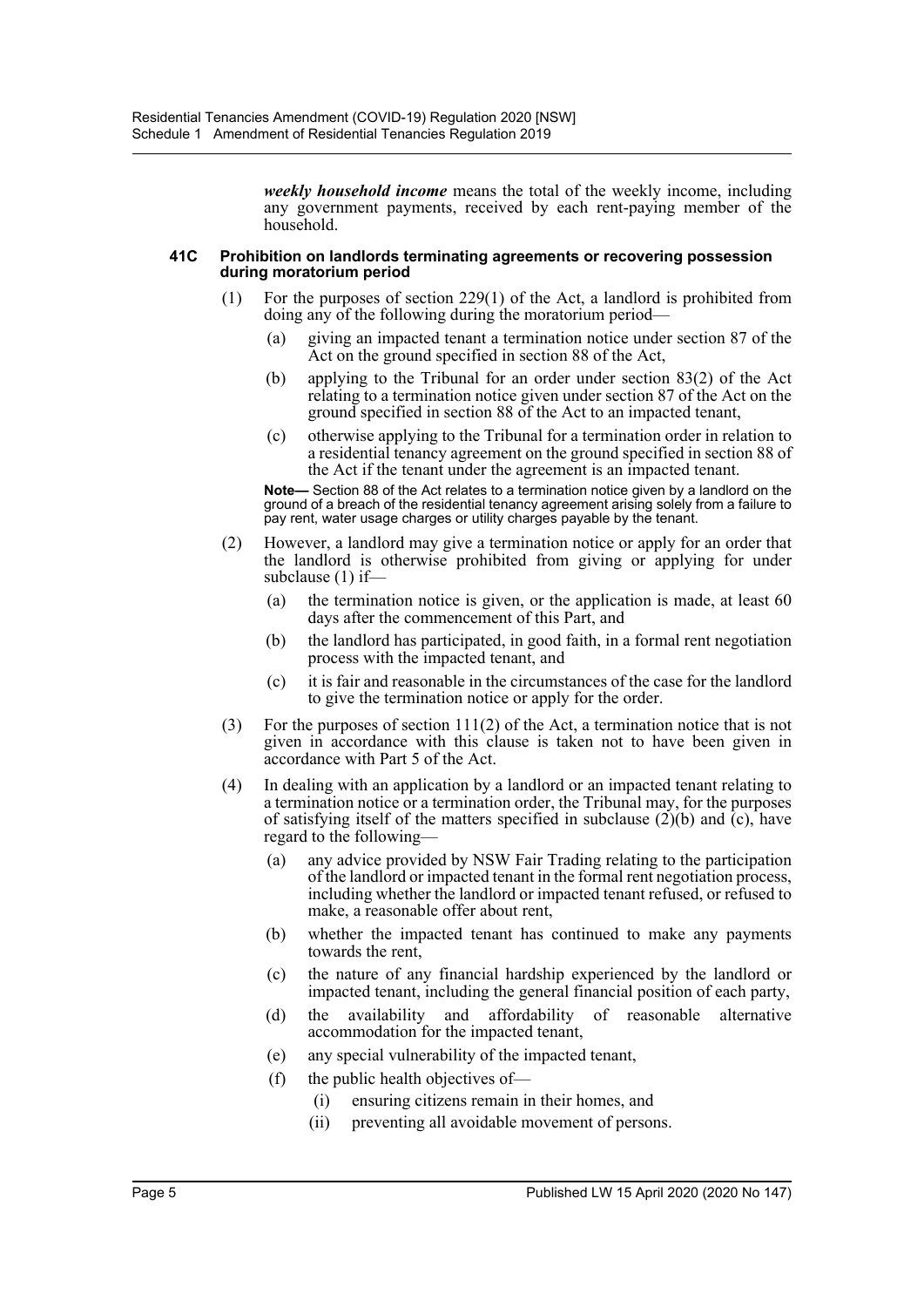(5) Subclause (4) does not limit the matters that the Tribunal may have regard to.

#### **41D Termination dates for particular termination notices given during moratorium period**

- (1) This clause provides, for the purposes of section  $229(1)(c)$  of the Act, for the regulation of a landlord's right to specify a termination date in a termination notice given under particular provisions of the Act during the moratorium period.
- (2) Despite any other provision of the Act or this regulation, a landlord must not, in a termination notice given under the following provisions during the moratorium period, specify a termination date that is earlier than 90 days after the day on which the notice is given—
	- (a) section 84,
	- (b) section 85,
	- (c) section 87 (other than a termination notice on the ground specified in section 88),

**Note—** Section 88 of the Act relates to a termination notice given by a landlord on the ground of a breach of the residential tenancy agreement arising solely from a failure to pay rent, water usage charges or utility charges payable by the tenant.

(d) section 94.

## **41E Restriction on listing impacted tenants in residential tenancy databases**

- (1) This clause provides, for the purposes of section  $229(1)(c)$  of the Act, for the regulation of a landlord's right to list personal information about a person in a residential tenancy database.
- (2) Despite section 212 of the Act, a landlord or agent of a landlord must not list personal information about a person in a residential tenancy database if—
	- (a) the breach of the residential tenancy agreement arose solely from a failure to pay rent or charges specified in section 88(1) of the Act, and
	- (b) at the time of the breach, the person was an impacted tenant.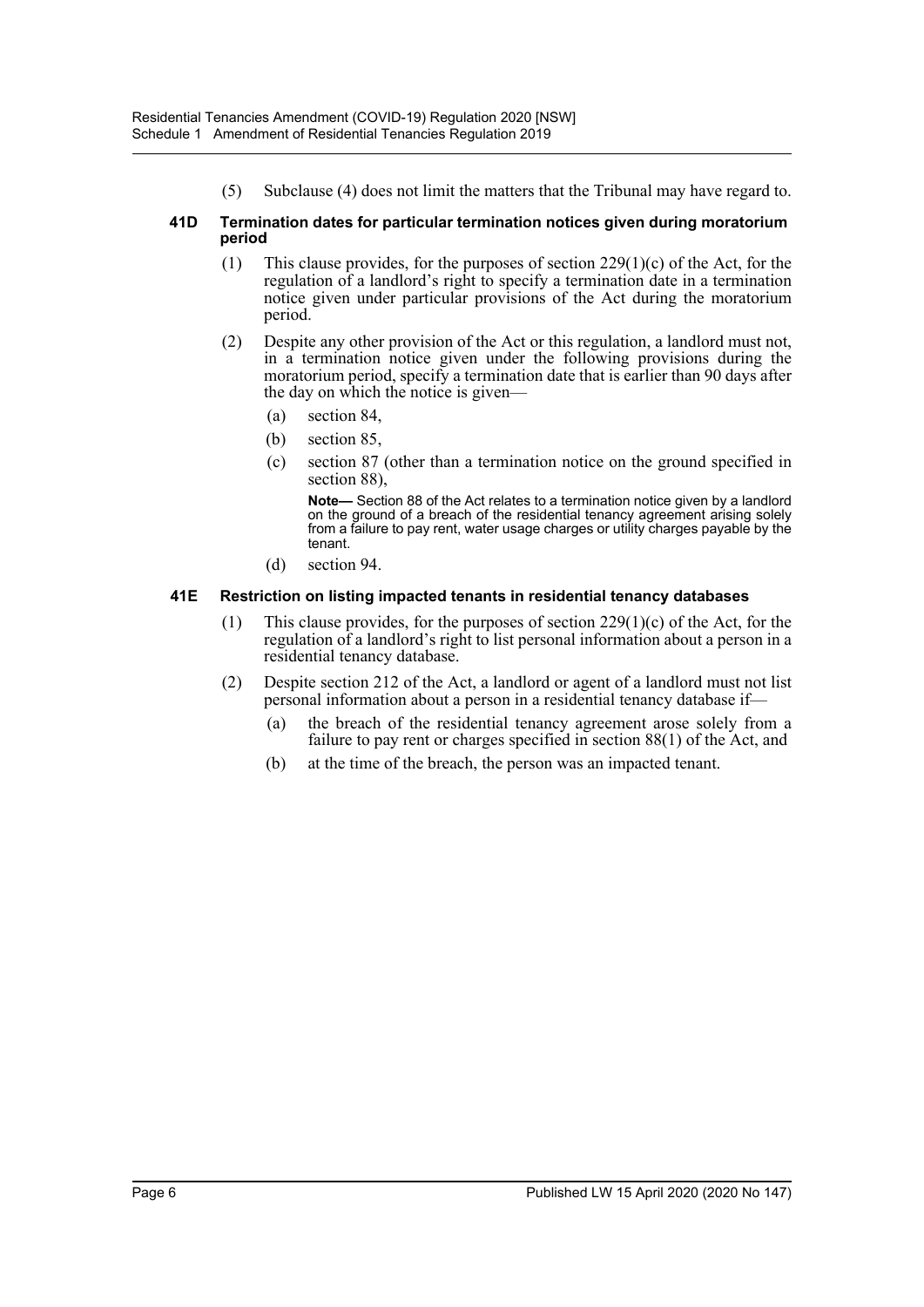# **Schedule 2 Amendment of Boarding Houses Regulation 2013**

# **Part 5**

Insert after Part 4—

# **Part 5 Response to COVID-19 pandemic**

# **32 Definitions**

In this Part—

*impacted resident* means a resident of a boarding house who is impacted by the COVID-19 pandemic.

*moratorium period* means the period ending at the end of the day that is 6 months after the day on which this Part commences.

*residency fees* means the fees payable in connection with a residency (including any occupancy fee or rent) or fees for services payable under an occupancy agreement.

## **33 When a resident is impacted by the COVID-19 pandemic**

- (1) For the purposes of this Part, a resident is impacted by the COVID-19 pandemic if—
	- (a) the resident has—
		- (i) lost employment or income as a result of the impact of the COVID-19 pandemic, or
		- (ii) had a reduction in work hours or income as a result of the impact of the COVID-19 pandemic, or
		- (iii) had to stop working, or materially reduce the resident's work hours, because of-
			- (A) the resident's illness with COVID-19, or
			- (B) the resident's carer responsibilities for a family member ill with COVID-19, and
	- (b) as a result of any of the matters stated in paragraph (a), the resident's weekly income has been reduced by at least 25% compared to the resident's weekly income before the occurrence of any of the matters.
- (2) In this clause—

*resident's weekly income* means the total of the income, including any government payments relating to the COVID-19 pandemic, received by the resident in a week.

#### **34 Notices of eviction to impacted residents for non-payment of residency fees during moratorium period**

- (1) This clause regulates, for the purposes of section 229(1)(c) of the *Residential Tenancies Act 2010*, the notice that a proprietor must give an impacted resident if the proprietor intends to evict the impacted resident solely on the ground that the impacted resident has not paid residency fees payable under an occupancy agreement during the moratorium period.
- (2) The proprietor must give the impacted resident the following notice of the eviction—
	- (a) if the proprietor has participated, in good faith, in a formal rent negotiation process with the impacted resident but an agreement about